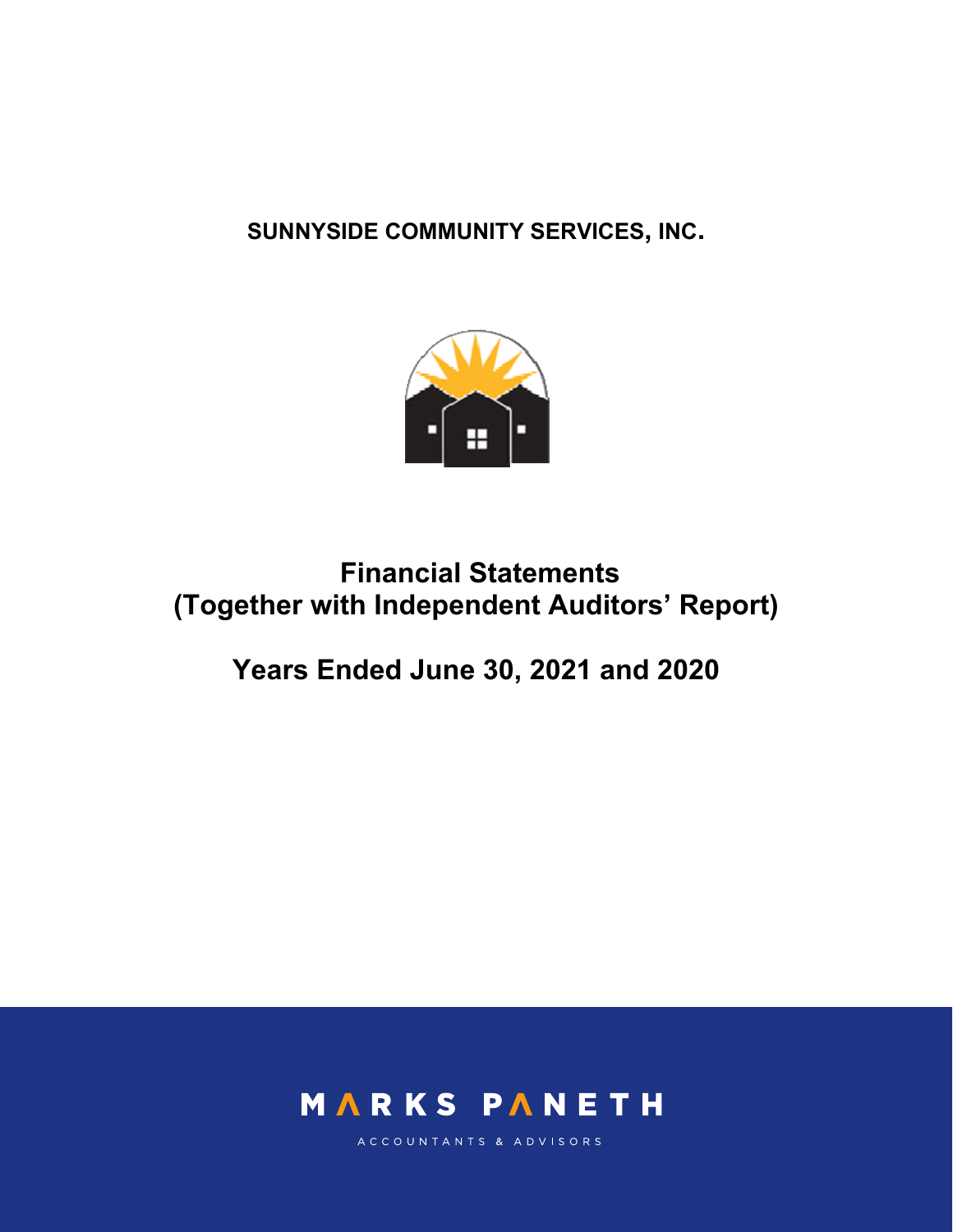# SUNNYSIDE COMMUNITY SERVICES, INC.

# **FINANCIAL STATEMENTS** (Together with Independent Auditors' Report)

# **YEARS ENDED JUNE 30, 2021 AND 2020**

# **CONTENTS**

Page

| <b>Financial Statements:</b> |  |
|------------------------------|--|
|                              |  |
|                              |  |
|                              |  |
|                              |  |
|                              |  |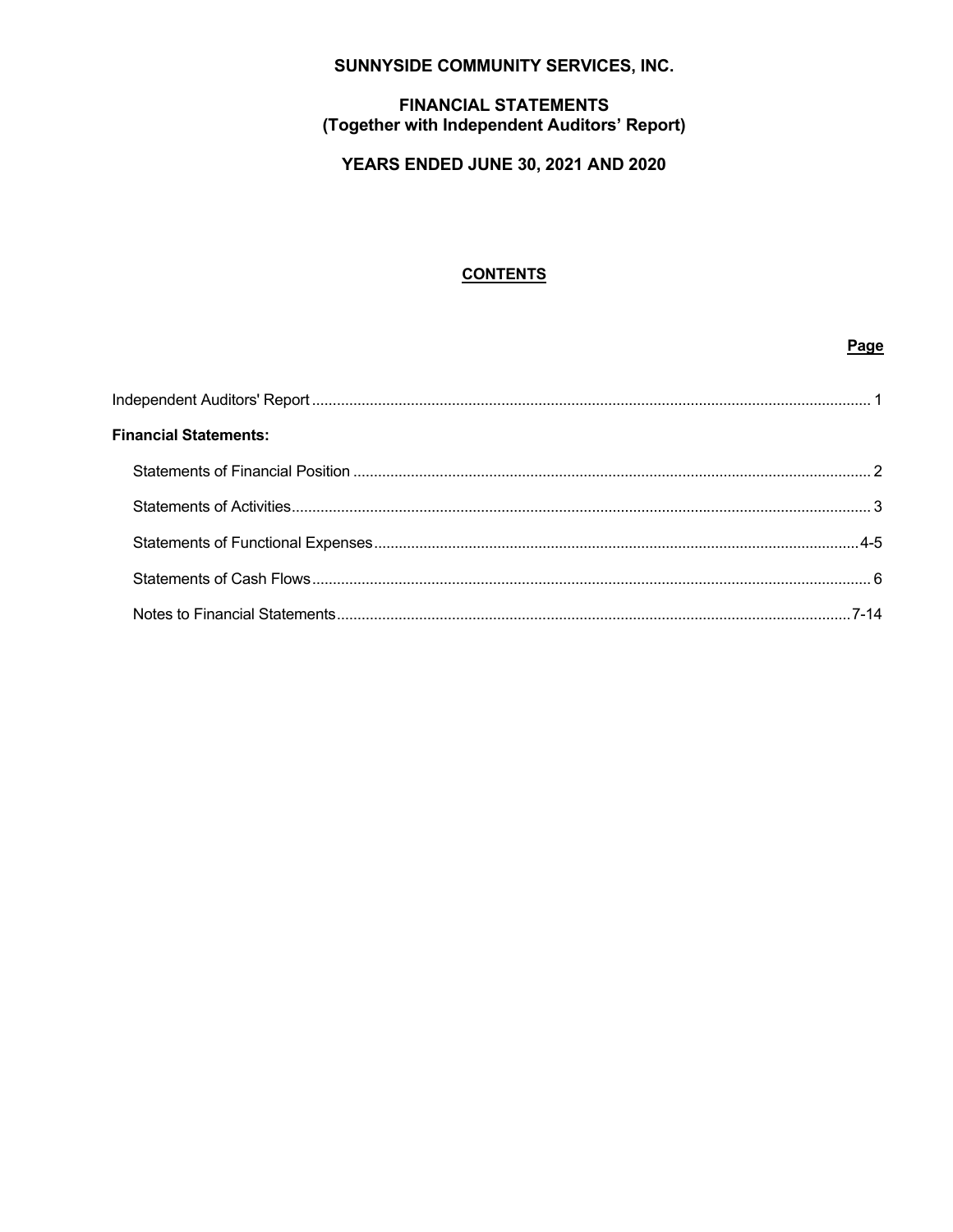Marks Paneth LLP 685 Third Avenue New York, NY 10017 P 212.503.8800 F 212.370.3759 markspaneth.com



# **INDEPENDENT AUDITORS' REPORT**

The Board of Directors of Sunnyside Community Services, Inc.

We have audited the accompanying financial statements of Sunnyside Community Services, Inc. ("Sunnyside"), which comprise the statements of financial position as of June 30, 2021 and 2020, and the related statements of activities, functional expenses and cash flows for the years then ended, and the related notes to the financial statements.

#### *Management's Responsibility for the Financial Statements*

Management is responsible for the preparation and fair presentation of these financial statements in accordance with accounting principles generally accepted in the United States of America; this includes the design, implementation, and maintenance of internal control relevant to the preparation and fair presentation of financial statements that are free from material misstatement, whether due to fraud or error.

#### *Auditors' Responsibility*

Our responsibility is to express an opinion on these financial statements based on our audits. We conducted our audits in accordance with auditing standards generally accepted in the United States of America. Those standards require that we plan and perform the audit to obtain reasonable assurance about whether the financial statements are free from material misstatement.

An audit involves performing procedures to obtain audit evidence about the amounts and disclosures in the financial statements. The procedures selected depend on the auditor's judgment, including the assessment of the risks of material misstatement of the financial statements, whether due to fraud or error. In making those risk assessments, the auditor considers internal control relevant to the entity's preparation and fair presentation of the financial statements in order to design audit procedures that are appropriate in the circumstances, but not for the purpose of expressing an opinion on the effectiveness of the entity's internal control. Accordingly, we express no such opinion. An audit also includes evaluating the appropriateness of accounting policies used and the reasonableness of significant accounting estimates made by management, as well as evaluating the overall presentation of the financial statements.

We believe that the audit evidence we have obtained is sufficient and appropriate to provide a basis for our audit opinion.

# *Opinion*

In our opinion, the financial statements referred to above present fairly, in all material respects, the financial position of Sunnyside Community Services, Inc. as of June 30, 2021 and 2020, and the changes in its net assets and its cash flows for the years then ended in accordance with accounting principles generally accepted in the United States of America.

arks Paneth UP

New York, NY February 10, 2022

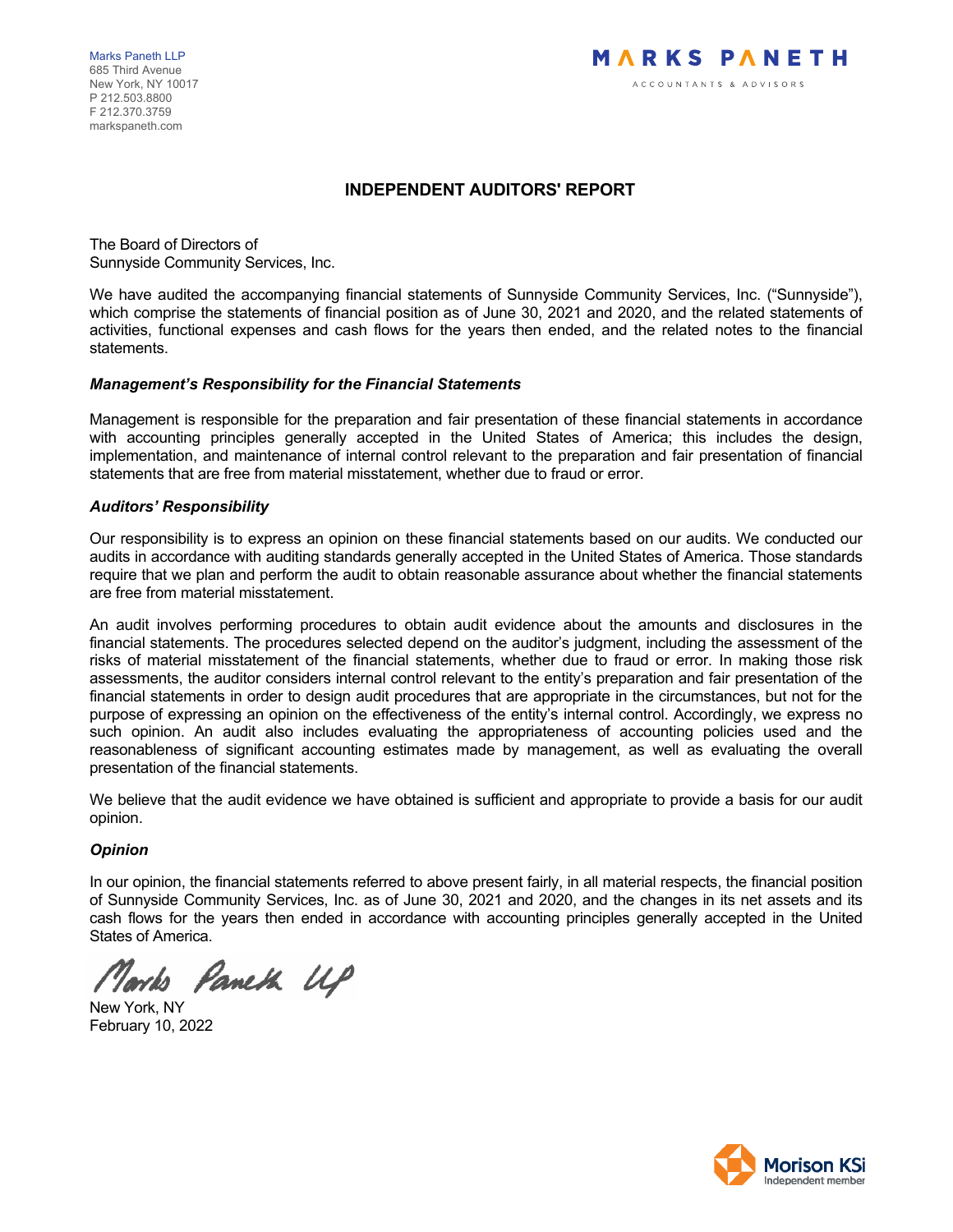# SUNNYSIDE COMMUNITY SERVICES, INC. STATEMENTS OF FINANCIAL POSITION AS OF JUNE 30, 2021 AND 2020

|                                                         | 2021            | 2020            |
|---------------------------------------------------------|-----------------|-----------------|
| <b>ASSETS</b>                                           |                 |                 |
| Cash (Note 11)                                          | \$<br>488,392   | \$<br>2,071,891 |
| Government grants receivable, net (Notes 2C, 2F and 4)  | 5,201,136       | 3,984,598       |
| Accounts receivable (Notes 2D and 2F)                   | 67,874          | 82,080          |
| Contributions receivable (Notes 2E and 2F)              | 166,100         | 66,775          |
| Due from affiliates (Note 12)                           |                 | 247,413         |
| Prepaid expenses and other assets                       | 452,357         | 96,261          |
| Property and equipment, net (Notes 2G and 5)            | 837,218         | 887,897         |
| <b>TOTAL ASSETS</b>                                     | \$<br>7,213,077 | \$<br>7,436,915 |
| <b>LIABILITIES</b>                                      |                 |                 |
| Accounts payable and accrued expenses (Notes 5 and 8D)  | \$<br>2,031,026 | \$<br>1,824,363 |
| Advances payable and deferred revenue (Note 2H)         |                 | 12,175          |
| Paycheck Protection Program refundable advance (Note 6) |                 | 1,970,451       |
| Note payable (Note 7)                                   | 500,000         |                 |
| Deferred rent obligation (Notes 2N and 8A)              | 1,620,367       | 1,420,437       |
| Due to affiliates (Note 12)                             | 335,072         | 106,328         |
| <b>TOTAL LIABILITIES</b>                                | 4,486,465       | 5,333,754       |
| <b>COMMITMENTS AND CONTINGENCIES (Note 8)</b>           |                 |                 |
| <b>NET ASSETS (Note 2B)</b>                             |                 |                 |
| Without donor restrictions:                             |                 |                 |
| Invested in property and equipment                      | 837,218         | 887,897         |
| Operations                                              | 1,146,423       | 555,213         |
| Total without donor restrictions                        | 1,983,641       | 1,443,110       |
| With donor restrictions (Notes 2B and 9)                | 742,971         | 660,051         |
| <b>TOTAL NET ASSETS</b>                                 | 2,726,612       | 2,103,161       |
| <b>TOTAL LIABILITIES AND NET ASSETS</b>                 | \$<br>7,213,077 | \$<br>7,436,915 |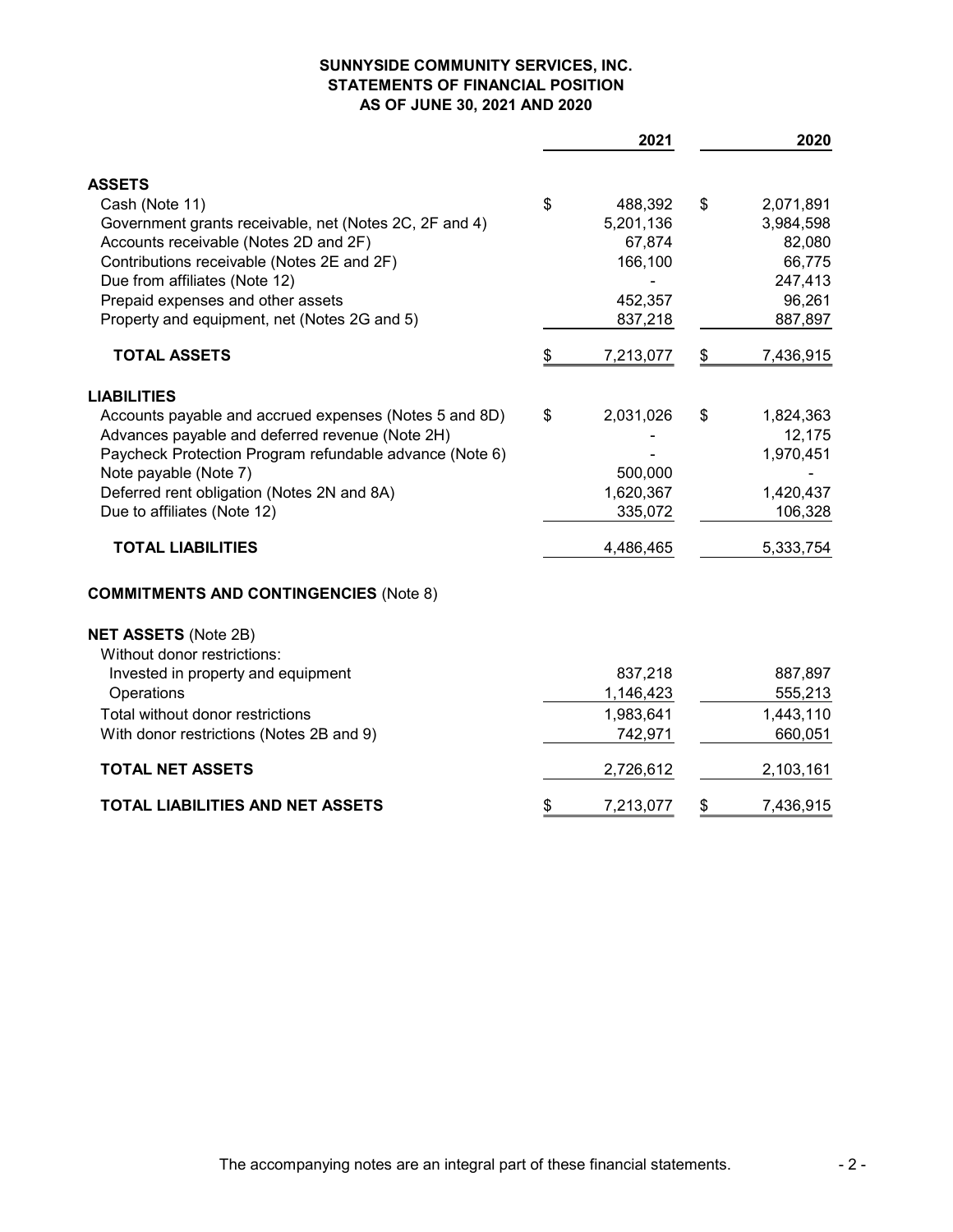#### SUNNYSIDE COMMUNITY SERVICES, INC. STATEMENTS OF ACTIVITIES FOR THE YEARS ENDED JUNE 30, 2021 AND 2020

|                                                                                                                                                                                                                                                                                                  |                                                                        | For the Year Ended June 30, 2021         |                                                                          | For the Year Ended June 30, 2020 |                                                         |    |                                          |    |                                                         |
|--------------------------------------------------------------------------------------------------------------------------------------------------------------------------------------------------------------------------------------------------------------------------------------------------|------------------------------------------------------------------------|------------------------------------------|--------------------------------------------------------------------------|----------------------------------|---------------------------------------------------------|----|------------------------------------------|----|---------------------------------------------------------|
|                                                                                                                                                                                                                                                                                                  | <b>Without Donor</b><br><b>Restrictions</b>                            | <b>With Donor</b><br><b>Restrictions</b> | <b>Total</b>                                                             |                                  | <b>Without Donor</b><br><b>Restrictions</b>             |    | <b>With Donor</b><br><b>Restrictions</b> |    | <b>Total</b>                                            |
| <b>GOVERNMENT AND OTHER SUPPORT:</b><br>Government and other grants (Notes 2I and 11)<br>Program service fees (Note 2J)<br>Contributions and grants (Note 2K)<br>Contributions in kind (Note 2L)<br>Rental income (Note 2M)<br>Paycheck Protection Program grant income (Note 6)<br>Other income | \$<br>11,902,598<br>44,180<br>454,710<br>13,725<br>1,970,451<br>28,560 | \$<br>1,095,976                          | \$<br>11,902,598<br>44,180<br>1,550,686<br>13,725<br>1,970,451<br>28,560 | \$                               | 13, 167, 459<br>202,672<br>309,215<br>104,319<br>29,721 | \$ | 660,324                                  | \$ | 13, 167, 459<br>202,672<br>969,539<br>104,319<br>29,721 |
| Net assets released from restrictions (Notes 2B and 9)<br>TOTAL GOVERNMENT AND OTHER SUPPORT                                                                                                                                                                                                     | 1,013,056<br>15,427,280                                                | (1,013,056)<br>82,920                    | $\sim$<br>15,510,200                                                     |                                  | 570,885<br>14,384,271                                   |    | (570, 885)<br>89,439                     |    | $\sim$<br>14,473,710                                    |
| <b>OPERATING EXPENSES (Note 2P):</b><br>Program services<br>Senior service program<br>Youth service program<br>Total program services                                                                                                                                                            | 6,208,751<br>6,155,234<br>12,363,985                                   | $\blacksquare$                           | 6,208,751<br>6,155,234<br>12,363,985                                     |                                  | 6,019,372<br>5,896,137<br>11,915,509                    |    | $\overline{\phantom{a}}$                 |    | 6,019,372<br>5,896,137<br>11,915,509                    |
| Supporting services<br>Management and general<br>Fundraising                                                                                                                                                                                                                                     | 2,036,037<br>286,797                                                   |                                          | 2,036,037<br>286,797                                                     |                                  | 1,965,398<br>288,342                                    |    |                                          |    | 1,965,398<br>288,342                                    |
| Total supporting services                                                                                                                                                                                                                                                                        | 2,322,834                                                              |                                          | 2,322,834                                                                |                                  | 2,253,740                                               |    | $\overline{\phantom{0}}$                 |    | 2,253,740                                               |
| <b>TOTAL OPERATING EXPENSES</b>                                                                                                                                                                                                                                                                  | 14,686,819                                                             |                                          | 14,686,819                                                               |                                  | 14,169,249                                              |    |                                          |    | 14,169,249                                              |
| <b>CHANGE IN NET ASSETS BEFORE NON-OPERATING ACTIVITIES</b>                                                                                                                                                                                                                                      | 740,461                                                                | 82,920                                   | 823,381                                                                  |                                  | 215,022                                                 |    | 89,439                                   |    | 304,461                                                 |
| <b>NON-OPERATING ACTIVITIES:</b><br>Occupancy expense in excess of lease payments (Notes 2N and 8A)<br><b>TOTAL NON-OPERATING ACTIVITIES</b>                                                                                                                                                     | (199, 930)<br>(199, 930)                                               |                                          | (199, 930)<br>(199, 930)                                                 |                                  | (219, 284)<br>(219, 284)                                |    |                                          |    | (219, 284)<br>(219, 284)                                |
| <b>CHANGE IN NET ASSETS</b>                                                                                                                                                                                                                                                                      | 540,531                                                                | 82,920                                   | 623,451                                                                  |                                  | (4,262)                                                 |    | 89,439                                   |    | 85,177                                                  |
| NET ASSETS - BEGINNING OF YEAR                                                                                                                                                                                                                                                                   | 1,443,110                                                              | 660,051                                  | 2,103,161                                                                |                                  | 1,447,372                                               |    | 570,612                                  |    | 2,017,984                                               |
| <b>NET ASSETS - END OF YEAR</b>                                                                                                                                                                                                                                                                  | \$<br>1,983,641                                                        | \$<br>742,971                            | \$<br>2,726,612                                                          | \$                               | 1,443,110                                               | \$ | 660,051                                  | \$ | 2,103,161                                               |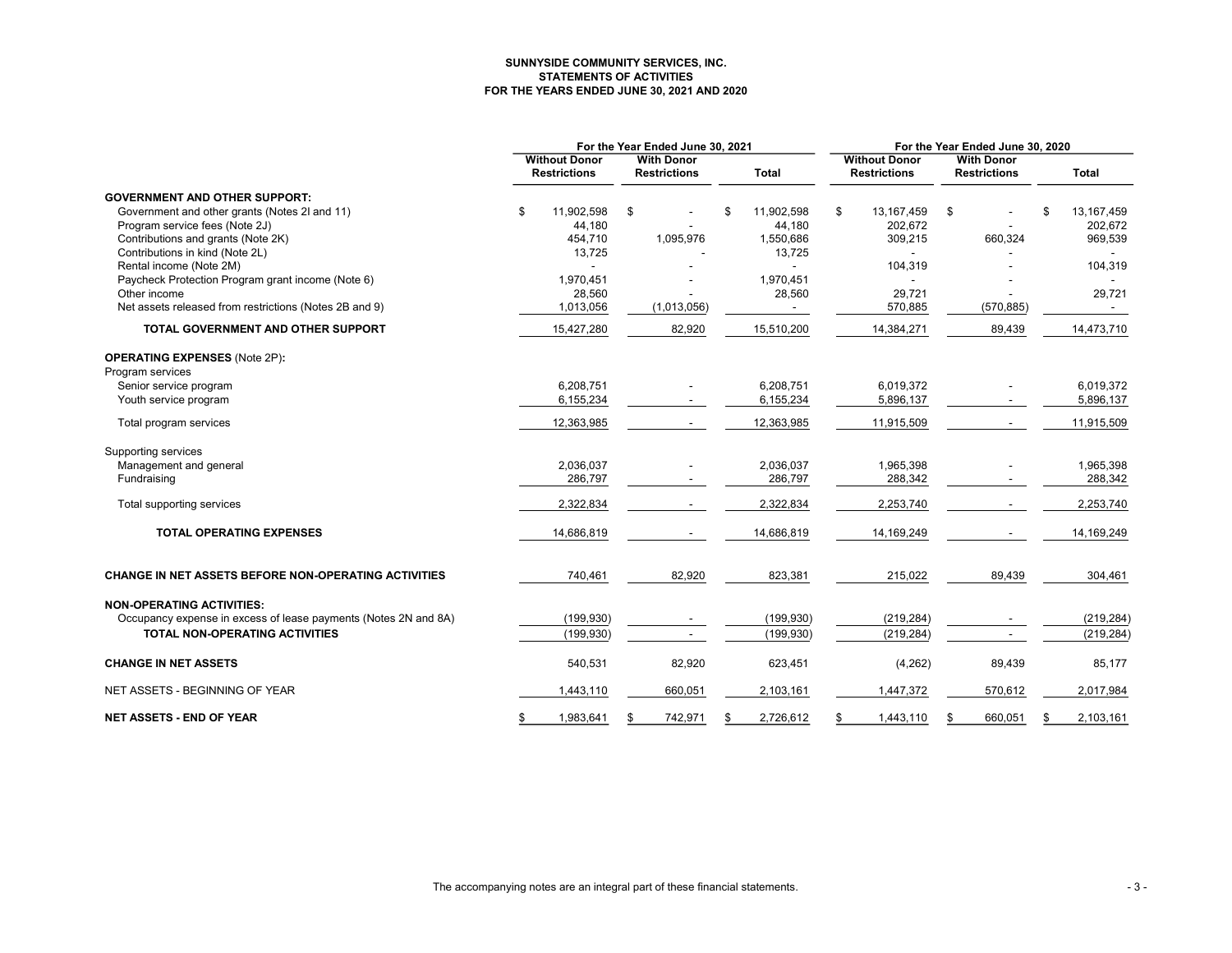#### SUNNYSIDE COMMUNITY SERVICES, INC. STATEMENT OF FUNCTIONAL EXPENSES FOR THE YEAR ENDED JUNE 30, 2021 (With Comparative Totals for the Year Ended June 30, 2020)

|                                             | <b>Program Services</b>                    |    |                                    | <b>Supporting Services</b> |    |                                  |    |                    |                      |    |                      |
|---------------------------------------------|--------------------------------------------|----|------------------------------------|----------------------------|----|----------------------------------|----|--------------------|----------------------|----|----------------------|
|                                             | <b>Senior</b><br><b>Service</b><br>Program |    | Youth<br><b>Service</b><br>Program | <b>Total</b>               |    | <b>Management</b><br>and General |    | <b>Fundraising</b> | <b>Total</b><br>2021 |    | <b>Total</b><br>2020 |
| Salaries (Note 12)                          | \$<br>3,596,788                            | \$ | 3,999,653                          | \$<br>7,596,441            | \$ | 1,166,363                        | \$ | 150,021            | \$<br>8,912,825      | \$ | 8,456,116            |
| Payroll taxes and fringe benefits (Note 10) | 834,939                                    |    | 933,319                            | 1,768,258                  |    | 250,061                          |    | 31,142             | 2,049,461            |    | 1,841,860            |
| <b>Total Personnel Costs</b>                | 4,431,727                                  |    | 4,932,972                          | 9,364,699                  |    | 1,416,424                        |    | 181,163            | 10,962,286           |    | 10,297,976           |
| Consultants (Note 2L)                       | 144,289                                    |    | 221,053                            | 365,342                    |    | 89,092                           |    | 25,844             | 480,278              |    | 605,751              |
| Occupancy (Note 8A)                         | 448,653                                    |    | 368,384                            | 817,037                    |    | 165,721                          |    | 21,615             | 1,004,373            |    | 1,129,958            |
| Communications                              | 61,962                                     |    | 95,964                             | 157,926                    |    | 38,940                           |    | 11,480             | 208,346              |    | 189,447              |
| Food                                        | 54,820                                     |    | 45,012                             | 99,832                     |    | 20,249                           |    | 2,641              | 122,722              |    | 221,780              |
| Supplies/printing                           | 105,158                                    |    | 162,865                            | 268,023                    |    | 66,086                           |    | 19,483             | 353,592              |    | 240,951              |
| Travel/transportation                       | 14,710                                     |    | 22,781                             | 37,491                     |    | 9,244                            |    | 2,725              | 49,460               |    | 167,828              |
| Client respite and supplemental expense     | 718,251                                    |    |                                    | 718,251                    |    |                                  |    |                    | 718,251              |    | 588,573              |
| Insurance                                   | 86,478                                     |    | 112,998                            | 199,476                    |    | 45,852                           |    |                    | 245,328              |    | 162,101              |
| Repairs and maintenance                     | 77,691                                     |    | 120,324                            | 198,015                    |    | 48,824                           |    | 14,394             | 261,233              |    | 182,455              |
| Dues and subscriptions                      | 15,919                                     |    | 24,655                             | 40,574                     |    | 10,004                           |    | 2,949              | 53,527               |    | 42,476               |
| Postage and shipping                        |                                            |    |                                    |                            |    |                                  |    |                    |                      |    | 8,998                |
| Advertising expenses (Note 2O)              | 27,540                                     |    | 42,652                             | 70,192                     |    | 17,307                           |    | 5,102              | 92,601               |    | 81,931               |
| Participant expenses                        |                                            |    | 4,432                              | 4,432                      |    |                                  |    |                    | 4,432                |    | 22,403               |
| Depreciation and amortization               | 91,159                                     |    | 43,969                             | 135,128                    |    | 29,594                           |    | 53                 | 164,775              |    | 148,668              |
| Bad debt expense                            |                                            |    |                                    |                            |    | 20,001                           |    |                    | 20,001               |    | 18,859               |
| Grant expense                               |                                            |    |                                    |                            |    |                                  |    |                    |                      |    | 100,000              |
| Other (Note 2L)                             | 19,703                                     |    | 30,503                             | 50,206                     |    | 91,688                           |    | 3,650              | 145,544              |    | 178,378              |
| <b>Total Costs</b>                          | 6,298,060                                  |    | 6,228,564                          | 12,526,624                 |    | 2,069,026                        |    | 291,099            | 14,886,749           |    | 14,388,533           |
| Add: in-kind expenses                       |                                            |    |                                    |                            |    |                                  |    |                    |                      |    |                      |
| Less: Adjustments to deferred rent          | 89,309                                     |    | 73,330                             | 162,639                    |    | 32,989                           |    | 4,302              | 199,930              |    | 219,284              |
| <b>TOTAL EXPENSES</b>                       | \$<br>6,208,751                            | \$ | 6,155,234                          | \$12,363,985               | \$ | 2,036,037                        | \$ | 286,797            | \$14,686,819         |    | \$14,169,249         |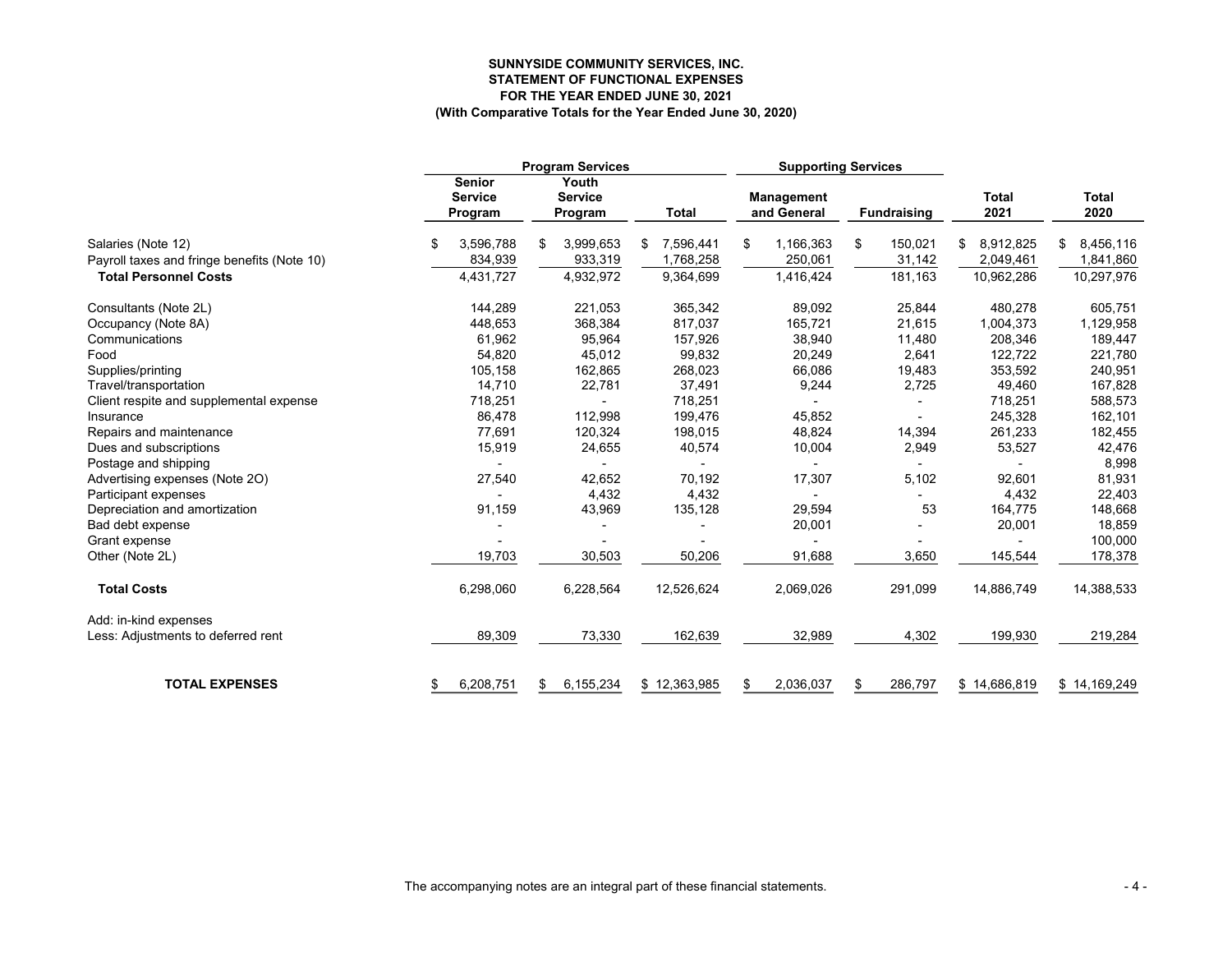#### SUNNYSIDE COMMUNITY SERVICES, INC. STATEMENT OF FUNCTIONAL EXPENSES FOR THE YEAR ENDED JUNE 30, 2020

|                                             |    | <b>Program Services</b>                    |    |                                    | <b>Supporting Services</b> |    |                                  |    |                    |                      |
|---------------------------------------------|----|--------------------------------------------|----|------------------------------------|----------------------------|----|----------------------------------|----|--------------------|----------------------|
|                                             |    | <b>Senior</b><br><b>Service</b><br>Program |    | Youth<br><b>Service</b><br>Program | <b>Total</b>               |    | <b>Management</b><br>and General |    | <b>Fundraising</b> | <b>Total</b><br>2020 |
| Salaries (Note 12)                          | S  | 3,405,153                                  | S  | 3,745,537                          | \$<br>7,150,690            | \$ | 1,154,366                        | \$ | 151,060            | 8,456,116<br>\$      |
| Payroll taxes and fringe benefits (Note 10) |    | 826,133                                    |    | 742,546                            | 1,568,679                  |    | 243,671                          |    | 29,510             | 1,841,860            |
| <b>Total Personnel Costs</b>                |    | 4,231,286                                  |    | 4,488,083                          | 8,719,369                  |    | 1,398,037                        |    | 180,570            | 10,297,976           |
| Consultants (Note 2L)                       |    | 182,089                                    |    | 279,312                            | 461,401                    |    | 113,699                          |    | 30,651             | 605,751              |
| Occupancy (Note 8A)                         |    | 504,751                                    |    | 414,447                            | 919,198                    |    | 186,443                          |    | 24,317             | 1,129,958            |
| Communications                              |    | 56,948                                     |    | 87,354                             | 144,302                    |    | 35,559                           |    | 9,586              | 189,447              |
| Food                                        |    | 99,069                                     |    | 81,345                             | 180,414                    |    | 36,594                           |    | 4,772              | 221,780              |
| Supplies/printing                           |    | 72,430                                     |    | 111,102                            | 183,532                    |    | 45,227                           |    | 12,192             | 240,951              |
| Travel/transportation                       |    | 50,449                                     |    | 77,386                             | 127,835                    |    | 31,501                           |    | 8,492              | 167,828              |
| Client respite and supplemental expense     |    | 588,573                                    |    |                                    | 588,573                    |    |                                  |    |                    | 588,573              |
| Insurance                                   |    | 56,930                                     |    | 74,745                             | 131,675                    |    | 30,426                           |    |                    | 162,101              |
| Repairs and maintenance                     |    | 54,846                                     |    | 84,130                             | 138,976                    |    | 34,247                           |    | 9,232              | 182,455              |
| Dues and subscriptions                      |    | 12,768                                     |    | 19,586                             | 32,354                     |    | 7,973                            |    | 2,149              | 42,476               |
| Postage and shipping                        |    | 2,705                                      |    | 4,149                              | 6,854                      |    | 1,689                            |    | 455                | 8,998                |
| Advertising expenses (Note 2O)              |    | 24,628                                     |    | 37,779                             | 62,407                     |    | 15,378                           |    | 4,146              | 81,931               |
| Participant expenses                        |    |                                            |    | 22,403                             | 22,403                     |    |                                  |    |                    | 22,403               |
| Depreciation and amortization               |    | 81,100                                     |    | 43,263                             | 124,363                    |    | 24,226                           |    | 79                 | 148,668              |
| Bad debt expense                            |    | 5,669                                      |    | 8,696                              | 14,365                     |    | 3,540                            |    | 954                | 18,859               |
| Grant expense                               |    | 39,464                                     |    | 60,536                             | 100,000                    |    |                                  |    |                    | 100,000              |
| Other (Note 2L)                             |    | 53,621                                     |    | 82,250                             | 135,871                    |    | 37,041                           |    | 5,466              | 178,378              |
| <b>Total Costs</b>                          |    | 6,117,326                                  |    | 5,976,566                          | 12,093,892                 |    | 2,001,580                        |    | 293,061            | 14,388,533           |
| Less: Adjustments to deferred rent          |    | 97,954                                     |    | 80,429                             | 178,383                    |    | 36,182                           |    | 4,719              | 219,284              |
| <b>TOTAL EXPENSES</b>                       | \$ | 6,019,372                                  | S. | 5,896,137                          | \$11,915,509               | S. | 1,965,398                        | \$ | 288,342            | \$14,169,249         |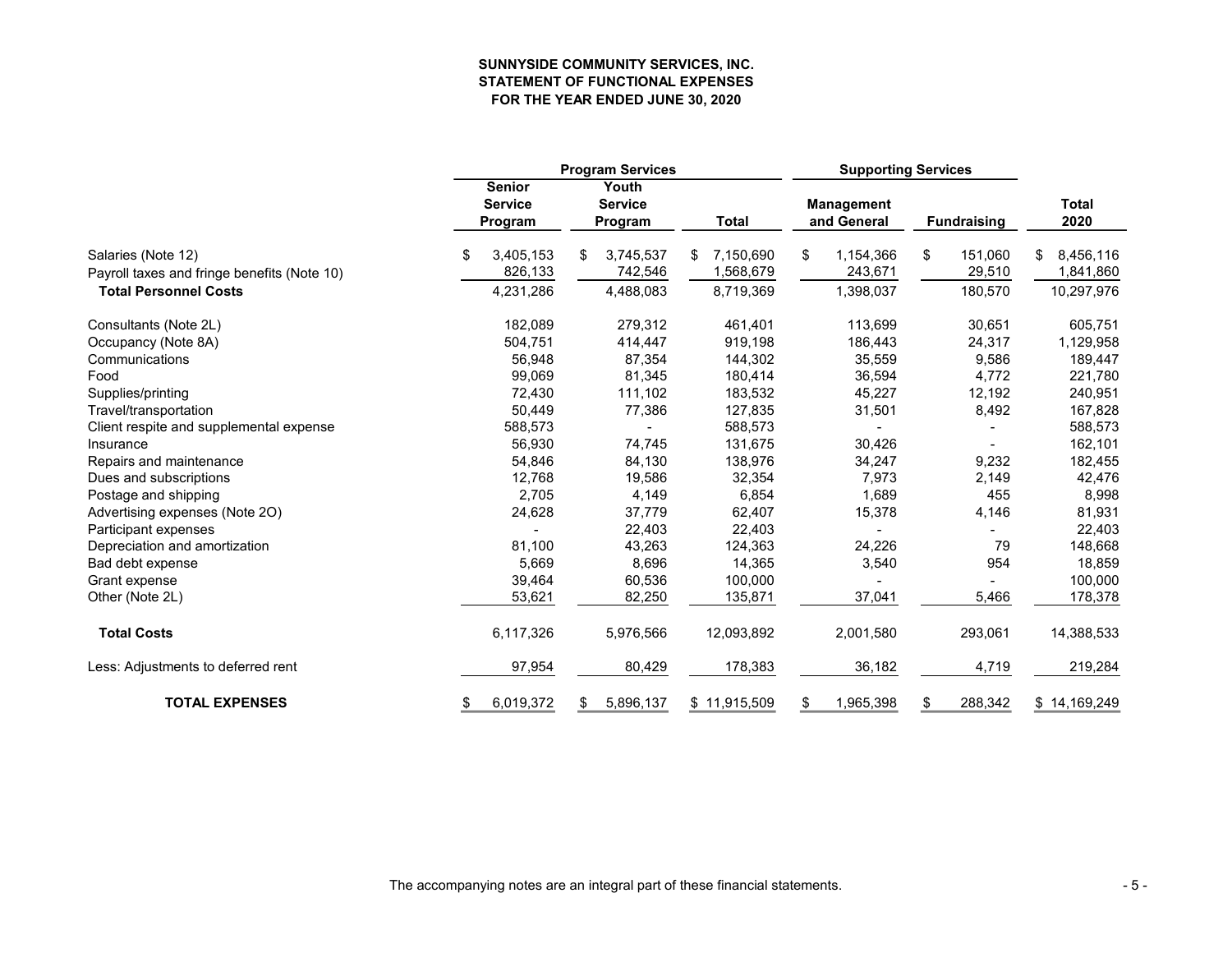# SUNNYSIDE COMMUNITY SERVICES, INC. STATEMENTS OF CASH FLOWS FOR THE YEARS ENDED JUNE 30, 2021 AND 2020

|                                                           |               | 2021        | 2020            |
|-----------------------------------------------------------|---------------|-------------|-----------------|
| <b>CASH FLOWS FROM OPERATING ACTIVITIES:</b>              |               |             |                 |
| Change in net assets                                      | \$            | 623,451     | \$<br>85,177    |
| Adjustments to reconcile change in net assets to net cash |               |             |                 |
| (used in) provided by operating activities:               |               |             |                 |
| Bad debt expense                                          |               | 20,001      | 18,859          |
| Depreciation and amortization                             |               | 164,775     | 148,668         |
| Subtotal                                                  |               | 808,227     | 252,704         |
| Changes in operating assets and liabilities:              |               |             |                 |
| (Increase) or decrease in assets:                         |               |             |                 |
| Government grants receivable                              |               | (1,236,539) | (719, 362)      |
| Accounts receivable                                       |               | 14,206      | 15,878          |
| Contributions receivable                                  |               | (99, 325)   | 39,925          |
| Due from affiliates                                       |               | 247,413     | (90, 490)       |
| Prepaid expenses and other assets                         |               | (356,096)   | (26, 359)       |
| Increase or (decrease) in liabilities:                    |               |             |                 |
| Accounts payable and accrued expenses                     |               | 206,663     | 473,561         |
| Advances payable and deferred revenue                     |               | (12, 175)   | (35, 166)       |
| Paycheck Protection Program refundable advance            |               | (1,970,451) | 1,970,451       |
| Deferred rent obligation                                  |               | 199,930     | 219,284         |
| Due to affiliates                                         |               | 228,744     | (195, 711)      |
| Net Cash (Used in) Provided by Operating Activities       |               | (1,969,403) | 1,904,715       |
| <b>CASH FLOWS FROM INVESTING ACTIVITIES:</b>              |               |             |                 |
| Acquisition of property and equipment                     |               | (114, 096)  | (405, 198)      |
| <b>Net Cash Used in Investing Activities</b>              |               | (114, 096)  | (405, 198)      |
| <b>CASH FLOWS FROM FINANCING ACTIVITIES:</b>              |               |             |                 |
| Proceeds from line of credit                              |               |             | 500,000         |
| Proceeds from note payable                                |               | 500,000     |                 |
| Repayment of line of credit                               |               |             | (500,000)       |
| <b>Net Cash Provided by Financing Activities</b>          |               | 500,000     |                 |
| NET (DECREASE) INCREASE IN CASH                           |               | (1,583,499) | 1,499,517       |
| Cash - beginning of year                                  |               | 2,071,891   | 572,374         |
| <b>CASH - END OF YEAR</b>                                 | $\frac{1}{2}$ | 488,392     | \$<br>2,071,891 |
| <b>Supplemental Disclosure of Cash Flow Information:</b>  |               |             |                 |
| Cash paid during the year for interest                    | \$            | 5,197       | \$<br>14,264    |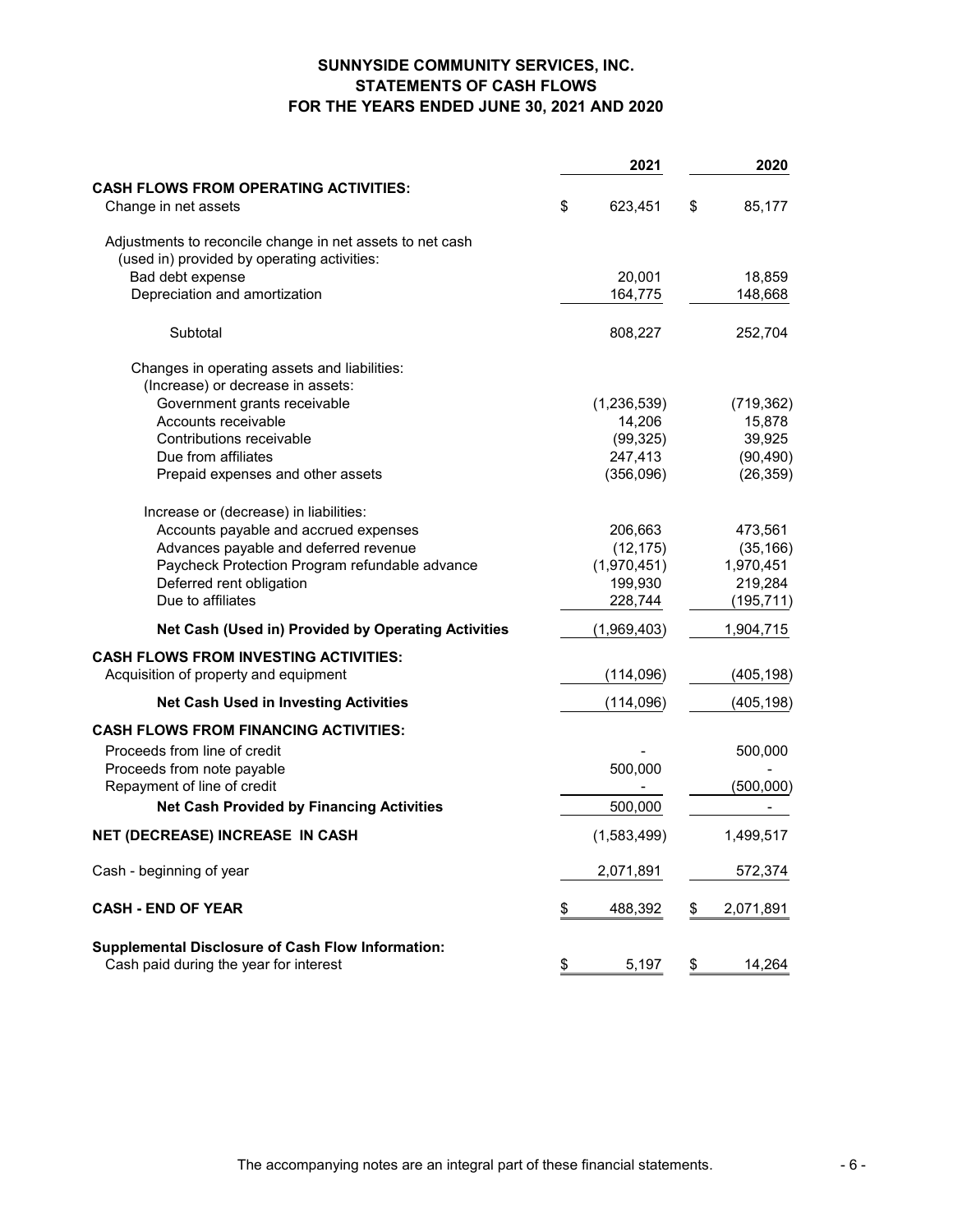# **NOTE 1** – **ORGANIZATION AND NATURE OF ACTIVITIES**

Sunnyside Community Services, Inc. ("Sunnyside") is a not-for-profit organization located in Western Queens whose mission is to strengthen the community by providing a continuum of vital services and activities that enrich the lives of individuals of all ages. Founded as a senior center in 1974, Sunnyside has grown in step with community needs. Today, Sunnyside serves approximately 12,000 individuals each year including children, youth, adults, and seniors. Sunnyside's services for youth and families provide holistic support to students from early childhood through to college and seek to involve parents as full partners in their children's education. Sunnyside's workforce development and training programs prepare members of the community for the job market, and work to connect them with meaningful employment. Sunnyside provides a comprehensive range of services that enables seniors to stay healthy and independent and to remain living safely in their homes for as long as possible and Sunnyside's home care services enable individuals who struggle with the activities of daily living to remain living safely in their homes. Sunnyside's primary sources of revenue are government grants and contributions.

The agency is a not-for-profit organization exempt from federal income tax under Section 501(c)(3) of the Internal Revenue Code.

The accompanying financial statements were prepared to present the financial position, changes in net assets and cash flows of only Sunnyside Community Services, Inc., and do not include the financial position, changes in net assets and cash flows of its related organizations: Sunnyside Home Care Project, Inc. ("Home Care"), and Sunnyside Citywide Home Care Services, Inc. ("Citywide").

On July 28, 2017, Sunnyside CDPAP, Inc. was incorporated under the laws of the State of New York as a for profit business corporation. This corporation is a wholly owned subsidiary of Sunnyside Community Services, Inc. The accounts of Sunnyside CDPAP, Inc. are immaterial to Sunnyside's financial statements and are, therefore, not included.

# **NOTE 2 – SUMMARY OF SIGNIFICANT ACCOUNTING POLICIES**

- A. *Basis of accounting* The accompanying financial statements of Sunnyside have been prepared on the accrual basis of accounting. Sunnyside adheres to accounting principles generally accepted in the United States of America ("U.S. GAAP").
- B. *Basis of presentation* Sunnyside maintains its net assets under the following two classes:
	- a. Net assets without donor restrictions includes funds having no restriction as to use or purpose imposed by donors. It represents resources available for support of Sunnyside's operations over which the Board of Directors has discretionary control which includes:
		- **Operations** consists of net assets without donor restrictions whose use is available for general operations.
		- **Invested in property and equipment** consists of net assets without donor restrictions whose balance is invested in the furniture and equipment held for use in operations, less any liabilities related to those assets.
	- b. Net assets with donor restrictions represents assets that are subject to donor-imposed stipulations. When a restriction expires (that is, when a stipulated time restriction ends or purpose restriction is accomplished), net assets with donor restrictions are reclassified to net assets without donor restrictions and reported in the statements of activities as net assets released from restrictions.
- C. *Government grants receivable*  Government grants receivable are recorded for expenditures made in accordance with grant agreements.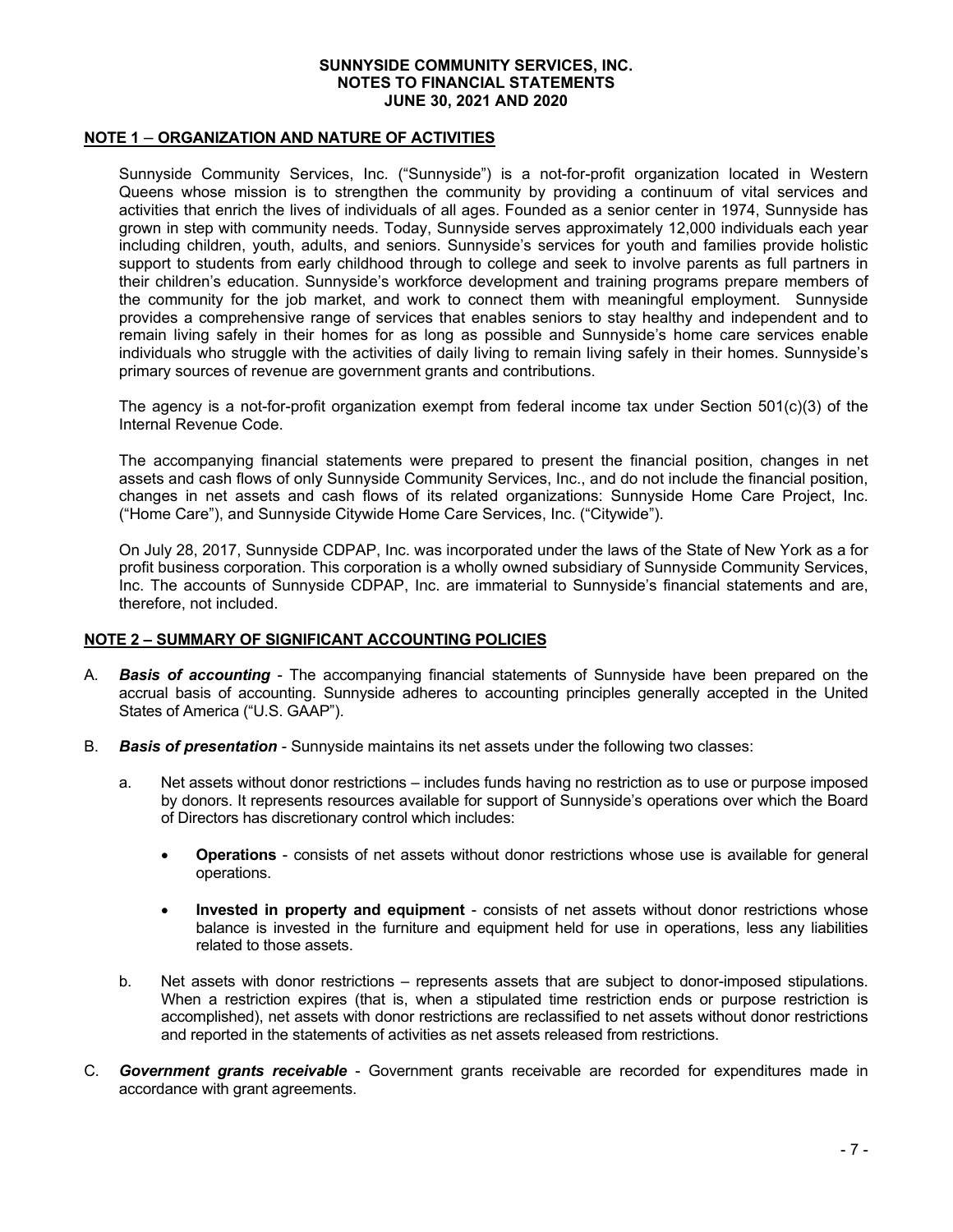# **NOTE 2 – SUMMARY OF SIGNIFICANT ACCOUNTING POLICIES (Continued)**

- D. *Accounts receivable* Accounts receivable consists of receivables from program service fees and is recorded when services are provided. Interest is not accrued or recorded on outstanding receivables.
- E. *Contributions receivable*  Unconditional promises to give that are expected to be collected within one year are recorded at net realizable value. Unconditional promises to give that are expected to be collected in future years are recorded at the present value of their estimated future cash flows. The discounts on those amounts are computed using risk-adjusted interest rates applicable to the years in which the promises are received. Amortization of the discounts is included in contribution revenue. Conditional promises to give are not included as support until the conditions are substantially met. Contributions receivable amounted to \$166,100 and \$66,775 as of June 30, 2021 and 2020, respectively, and are due within one year.
- F. *Allowance for doubtful accounts*  Sunnyside determines whether an allowance for doubtful accounts should be provided for grants, contributions and accounts receivable. Such estimates are based on management's assessment of the aged basis of its receivables, current economic conditions, subsequent receipts and historical information. Receivables are written off against the allowance for doubtful accounts when all reasonable collection efforts have been exhausted. As of June 30, 2021 and 2020, Sunnyside determined that an allowance of \$15,239 and \$0 was necessary for government grants receivable, an allowance of \$0 and \$10,980, respectively, was necessary for accounts receivable and no allowance was necessary for contributions receivable.
- G. *Property and equipment*  Property and equipment and leasehold improvements are recorded at cost. Items with a cost of \$1,000 or more and an estimated useful life of greater than one year are capitalized. Property and equipment are depreciated on the straight-line method over their estimated useful lives. Amortization of leasehold improvements is recorded on the straight-line method over the term of the lease or the life of the asset, whichever is shorter.
- H. *Advances payable and deferred revenue* Government grants are recorded as revenues to the extent that expenses have been incurred for the purposes specified by the grantors. To the extent amounts received exceed amounts spent, Sunnyside establishes refundable advances from governmental sources.
- I. *Revenue from government sources*  Revenues from government contracts are recognized when reimbursable expenses are incurred under the terms of the contract. Such revenues are subject to audit by the governmental funding sources. No provision for any disallowances is reflected in the financial statements, since management does not anticipate any material adjustments. Laws and regulations related to government programs are subject to interpretation. As a result, there is at least a reasonable possibility that recorded estimates may change by a material amount in the near term. Additionally, noncompliance with such laws and regulations could result in penalties and exclusion from the government programs. Cost reimbursement type government grants are accounted for under Accounting Standards Update ("ASU") 2018-08, *Clarifying the Scope and Accounting Guidance for Contributions Received and Contributions Made* (Topic 958). Grants and contracts are recognized as revenue when barriers within the contract are overcome, and there is no right of return/ release from obligation. Grants and contracts amounted to \$11,902,598 and \$13,167,459 for the years ended June 30, 2021 and 2020, respectively.

Multi-year governmental contracts included under government grants are cancellable by the funder upon its sole discretion. As of June 30, 2021 and 2020, Sunnyside received conditional grants and contracts from government agencies in the aggregate amounts of \$3,724,900 and \$9,188,403, respectively, that have not been recorded in the accompanying financial statements, as they have not been earned. These grants and contracts require Sunnyside to provide certain services as specified in the contracts. If such services are not provided, the governmental entities are not obligated to expend the funds allotted under the grants and contracts and Sunnyside may be required to return the funds already remitted.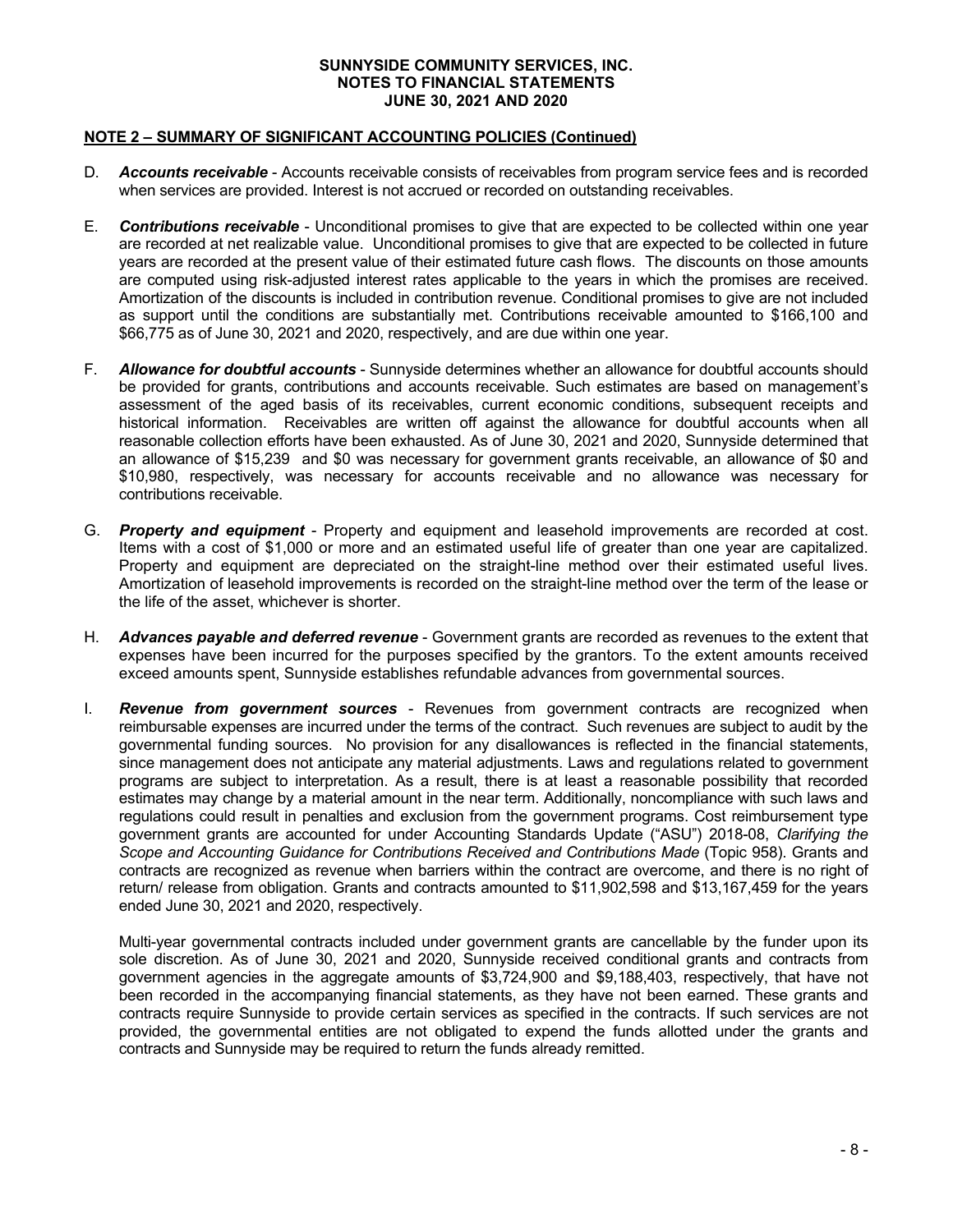# **NOTE 2 – SUMMARY OF SIGNIFICANT ACCOUNTING POLICIES (Continued)**

J. *Program service fees* - Fees from Sunnyside's adult day and youth service programs are recognized and recorded during the period the related services are provided. Receivables are due in full when billed when revenue is recognized as performance obligations are satisfied. Performance obligations are determined based on the nature of the services provided by Sunnyside in accordance with the contract. Revenue for performance obligations satisfied over time is recognized as the services are provided. This method depicts the transfer of services over the term of the performance obligation based on the inputs needed to satisfy the obligation. Sunnyside measures the performance obligation from the beginning of the next month or day to the point when it is no longer required to provide services under the contract or has met the requirements to bill for the services provided, which is generally at the end of each month or period of time allowed based on the government agencies' stipulations.

All performance obligations relate to contracts with a duration of less than one year, therefore, there are no performance obligations or contract balances that are unsatisfied as of June 30, 2021. The performance obligations for these contracts are completed when the service is completed and upon submission of required documentation. Sunnyside determines the transaction price based on established rates and contracts for services provided. Program service revenue for the years ended June 30, 2021 and 2020 consists of revenues for the following programs:

|                        | 2021   | 2020    |
|------------------------|--------|---------|
| Youth Service Program  | 36.769 | 52.102  |
| Senior Service Program |        | 150.570 |
|                        | 44.180 | 202,672 |

Program service revenue is accounted for under ASU 2014-09, *"Revenue from Contracts with Customers" (Topic 606)*.

- K. *Contributions*  Unconditional contributions, including promises to give cash and other assets, are reported at fair value at the date the contribution is received. The gifts are reported as donor restricted support if they are received with donor stipulations that limit the use of the donated assets. When a donor restriction expires, that is, when a stipulated time restriction ends or purpose restriction is accomplished, net assets with donor restrictions are reclassified as net assets without donor restrictions and reported in the statements of activities as net assets released from restrictions.
- L. *Donated goods and services* Donated goods are recorded at their fair value on the date of receipt. Donated services are recognized in the financial statements if the services enhance or create nonfinancial assets or require specialized skills, are provided by individuals possessing those skills, and would typically need to be purchased, if not provided by donation. For the year ended June 30, 2021, Sunnyside received donated services of \$13,725 and is reflected as contributions in kind and consultant expenses in the accompanying financials statements.
- M. *Rental revenue* Rental revenue is recognized based on rental agreements signed annually.
- N. *Operating leases* Rent expense has been recorded on the straight-line basis over the life of the lease. Deferred rent, when material, is recorded for the difference between the fixed payment and the rent expense. Occupancy expense in excess of lease payments was recorded as a non-operating item in the accompanying statements of activities.
- O. *Advertising expenses*  Advertising costs are charged to operations when incurred. Advertising expenses for the years ended June 30, 2021 and 2020 amounted to \$92,601 and \$81,931, respectively.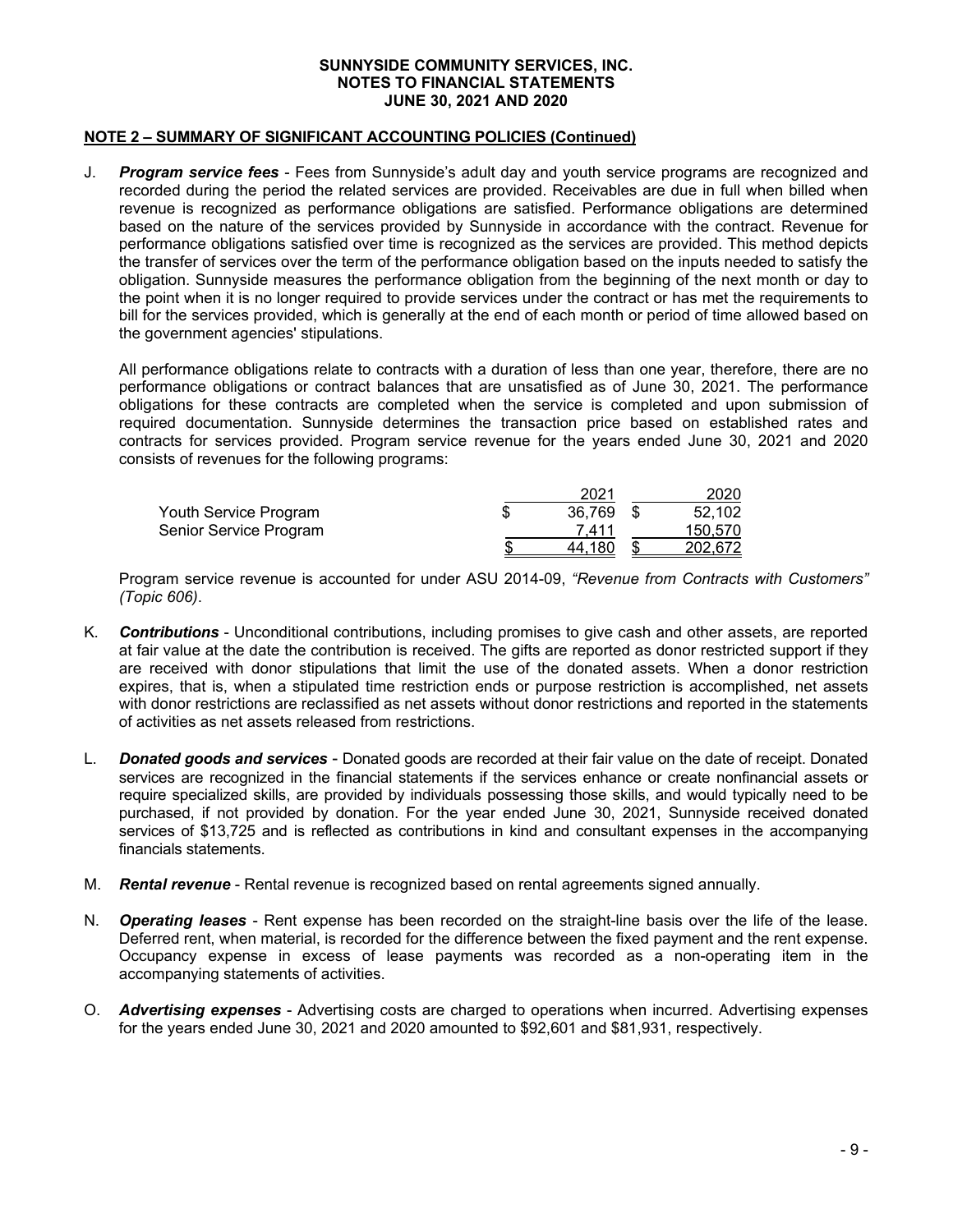# **NOTE 2 – SUMMARY OF SIGNIFICANT ACCOUNTING POLICIES (Continued)**

P. *Functional allocation of expenses* - The costs of program and supporting services activities have been summarized on a functional basis in the statements of activities. The statements of functional expenses present the natural classification detail of expenses by function. Accordingly, certain costs have been allocated among the programs and supporting services benefited.

The accompanying financial statements report certain categories of expenses that are attributed to more than one program or supporting function. Therefore, expenses require allocation on a reasonable basis that is consistently applied. The expenses that are allocated include occupancy, insurance, depreciation and amortization, which are allocated on a square footage basis, as well as salaries and wages, benefits and payroll taxes, which are allocated on the basis of estimates of time and effort, and professional services, office expenses, information technology and other, which are allocated on the basis of full time equivalent.

Q. *Use of estimates -* The preparation of the financial statements in conformity with U.S. GAAP requires management to make estimates and assumptions that affect certain reported amounts and disclosures at the date of the financial statements. Actual amounts could differ from those estimates.

# **NOTE 3 – LIQUIDITY AND AVAILABILITY OF RESOURCES**

Financial assets available for general expenditure, that is, without donor or other restrictions limiting their use, within one year of the statements of financial position date, comprise the following:

|                                   | 2021         | 2020        |
|-----------------------------------|--------------|-------------|
| Cash                              | 488.392      | \$2,071,891 |
| Accounts receivable, net          | 67.874       | 82,080      |
| Contributions receivable          | 166.100      | 66.775      |
| Government grants receivable, net | 5.201.136    | 3.984.598   |
|                                   | \$ 5,923,502 | \$6.205.344 |

Sunnyside regularly monitors liquidity required to meet its operating needs while also striving to maximize the investment of its available funds. This is done by comparing on a weekly basis funds available to actual expenses to be paid. Sunnyside also strives to collect receivables on a timely basis from all types of debtors. In addition, Sunnyside has a maximum line of credit totaling \$2 million with a financial institution (Note 8C), which can be drawn upon if needed.

For purposes of analyzing resources available to meet general expenditures over a 12-month period, Sunnyside considers all expenditures related to its ongoing activities of Sunnyside's programs as well as the conduct of services undertaken to support those activities to be general expenditures. Donor restricted funds for various programs are considered available for the general expenditures to conduct those programs.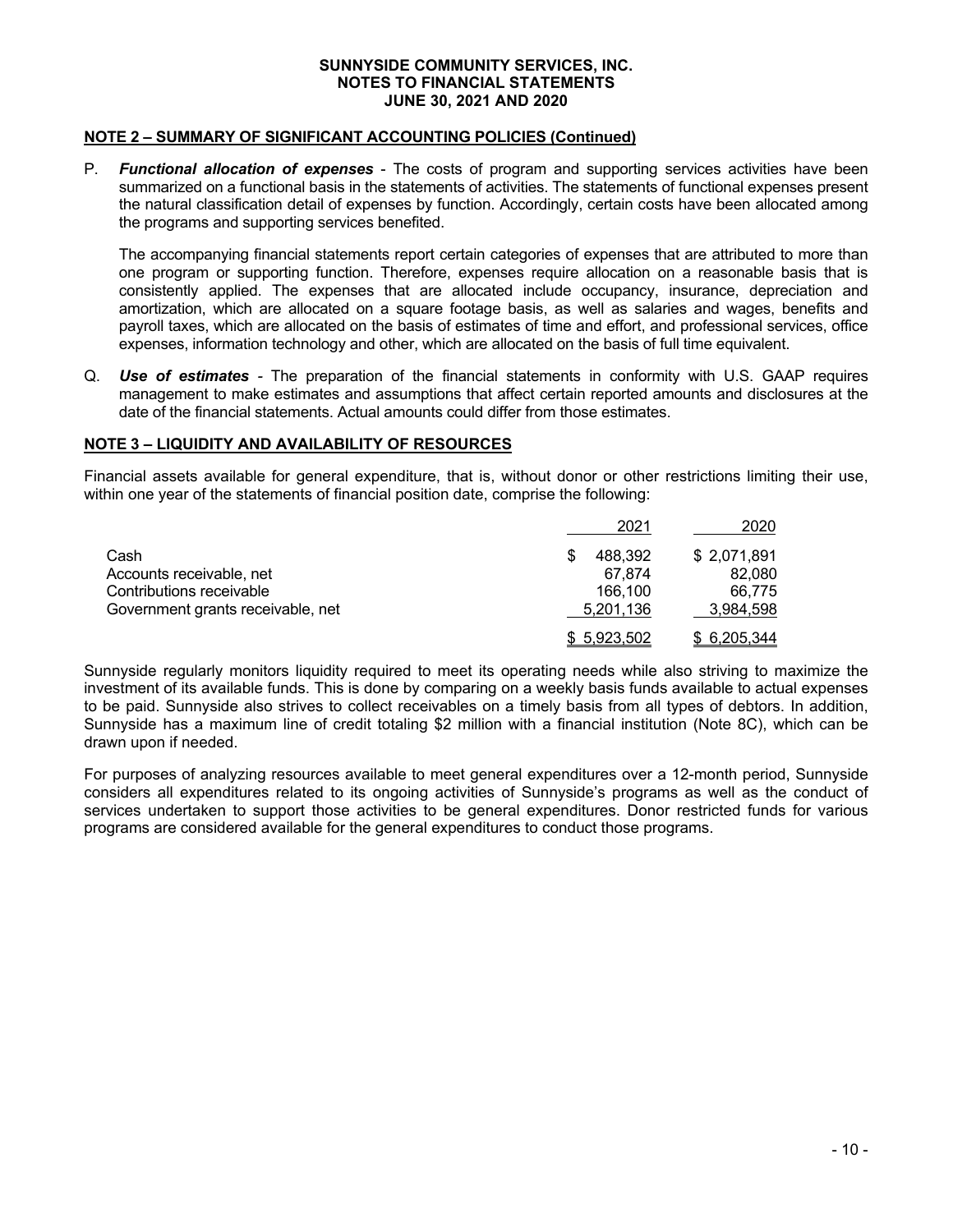# **NOTE 4 – GOVERNMENT GRANTS RECEIVABLE**

Government grants receivable consist of the following as of June 30:

|                                                                                                    | 2021        | 2020          |
|----------------------------------------------------------------------------------------------------|-------------|---------------|
| New York City Department for the Aging ("DFTA")<br>New York City Department of Youth and Community | \$1,282,999 | \$<br>845,205 |
| Development ("DYCD")                                                                               | 1,218,363   | 649,157       |
| New York State Education Department                                                                | 1,095,482   | 509,516       |
| Dormitory Authority of the State of New York ("DASNY")                                             | 550,000     | 550,000       |
| New York State Department of Health                                                                | 650,113     | 492,195       |
| New York State Office of Children and Family Services                                              | 105,369     | 291,353       |
| New York City Department of Information Technology and                                             |             |               |
| Communications                                                                                     | 175,685     | 175,685       |
| New York City Department of Education                                                              |             | 166,690       |
| Department of Health and Mental Hygiene                                                            | 17,783      | 86,000        |
| One City Health                                                                                    |             | 67,562        |
| New York State Department of Education                                                             |             | 15,917        |
| New York City Human Resources Administration ("HRA")                                               | 2,079       | 2,079         |
| Other receivables                                                                                  | 118,502     | 133,239       |
| Sub-total                                                                                          | 5,216,375   | 3,984,598     |
| Allowance for doubtful accounts                                                                    | (15, 239)   |               |
| Total government grants receivable                                                                 | 5,201,136   | 3,984,598     |

# **NOTE 5 – PROPERTY AND EQUIPMENT, NET**

Property and equipment consists of the following as of June 30:

|                                                    | 2021                         |   | 2020                   | Estimated<br>Useful Lives |
|----------------------------------------------------|------------------------------|---|------------------------|---------------------------|
| Leasehold improvements<br>Furniture and equipment  | \$<br>3,634,591<br>1,099,630 | S | 3,634,591<br>1,298,843 | 8-15 Years<br>5 Years     |
|                                                    | 4,734,221                    |   | 4,933,434              |                           |
| Less: accumulated depreciation and<br>amortization | (3,897,003)                  |   | <u>(4,045,537)</u>     |                           |
| Net book value                                     | \$<br>837.218                |   | 887.897                |                           |

For the years ended June 30, 2021 and 2020, depreciation and amortization expense amounted to \$164,775 and \$148,668, respectively.

For the year ended June 30, 2021, Sunnyside wrote-off fully depreciated assets with cost and accumulated depreciation of \$313,309, that were no longer in use.

In 2019, Sunnyside entered into a 36-month capital lease agreement for the purchase of its server and has an option to purchase the server at the end of the term at a purchase price of \$1. Sunnyside recorded a capital lease asset and liability of \$103,499 for the equipment based on the total lease payments at the inception of the lease. Interest expense on the lease for each of the years ended June 30, 2021 and 2020 amounted to \$4,752. As of June 30, 2021 and 2020, the capital lease obligation amounted to \$17,250 and \$51,750, respectively, and is included in accounts payable and accrued expenses in the accompanying statements of financial position.

Future minimum lease payments for the server for the year ending June 30, 2022 amount to \$17,250.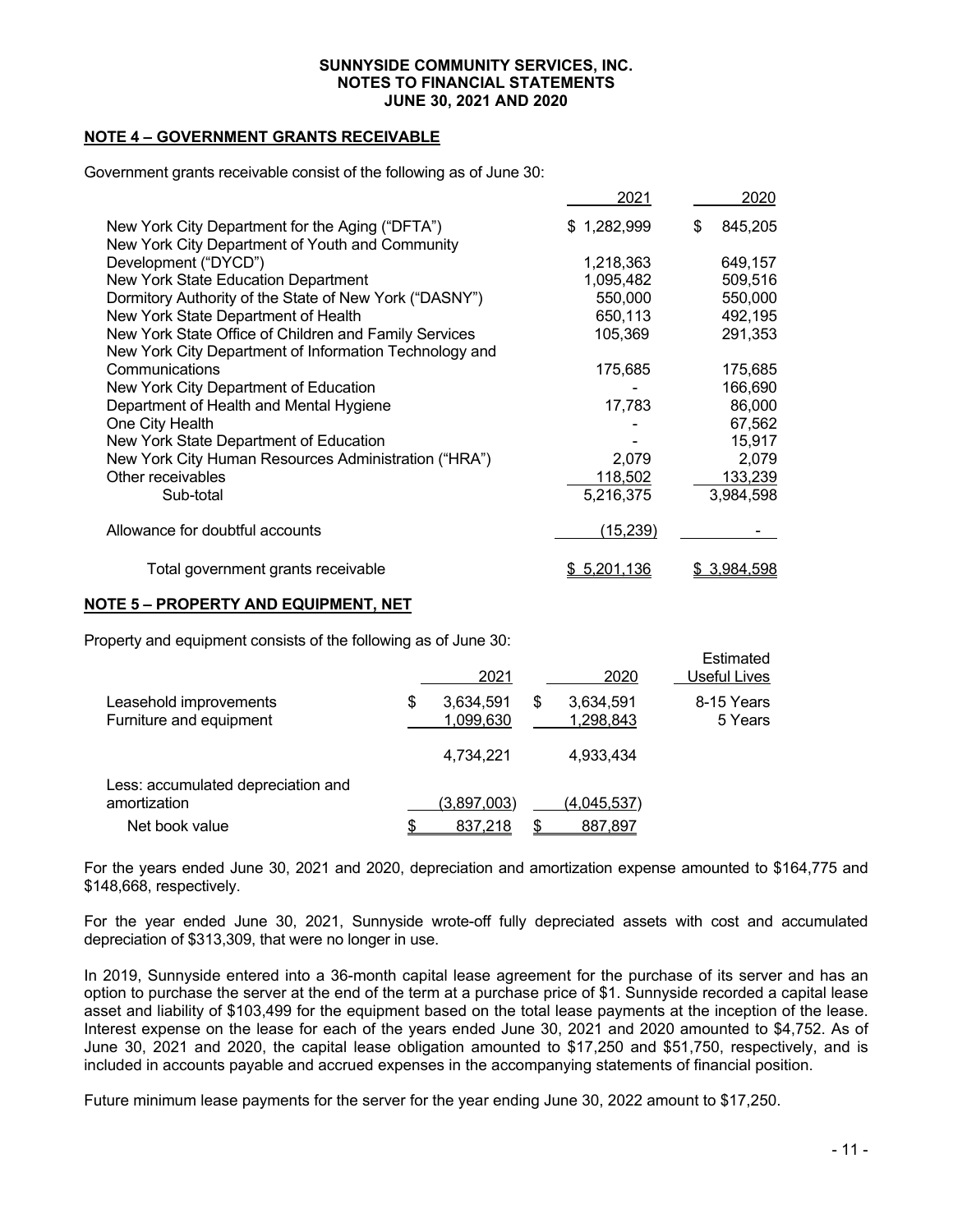# **NOTE 6 – PAYCHECK PROTECTION PROGRAM REFUNDABLE ADVANCE**

On March 27, 2020, in response to COVID-19, the federal government passed the Coronavirus Aid, Relief, and Economic Security Act ("CARES Act"). Among many other provisions, to help businesses retain employees, the CARES Act provides relief to qualifying businesses through a program called the Paycheck Protection Program ("PPP"). Participating in the PPP enables the business to obtain a loan from the Small Business Administration ("SBA") sector of the government. If the proceeds from the loan are used for specified purposes, some or all of the loan can be forgiven. Sunnyside applied for this loan through an SBA authorized lender. The loan, amounting to \$2,070,451, was approved and funded on May 8, 2020. In June 2020, \$100,000 was returned.

In accounting for the terms of the PPP loan, Sunnyside is guided by ASC 958-605 *Revenue Recognition - Contributions*. Accordingly, Sunnyside has accounted for this under ASC 958-605 as a conditional contribution. As of June 30, 2020, \$1,970,451 was recorded as refundable advance as the conditions are not met. For the year ended June 30, 2021, Sunnyside met the conditions and recognized contribution of \$1,970,451 in the accompanying statements of activities. Sunnyside received full forgiveness on the loan on July 26, 2021.

# **NOTE 7 – NOTE PAYABLE**

In November 2020, Sunnyside obtained an unsecured business loan in the amount of \$500,000 from Nonprofit Finance Fund. The loan is interest free and matures on November 1, 2021. The principal balance of \$500,000 was outstanding as of June 30, 2021 and was fully repaid on October 29, 2021.

# **NOTE 8 – COMMITMENTS AND CONTINGENCIES**

# A. *Lease Commitments*

Sunnyside is obligated under an operating lease for its office space that expires on June 30, 2043. Rent credits and charges are accounted for on a straight-line basis over the life of the lease (approximately 27 years), which gives rise to a timing difference that is reflected as deferred rent obligation in the accompanying statements of financial position, amounting to \$1,620,367 and \$1,420,437 as of June 30, 2021 and 2020, respectively. In addition to base rent, Sunnyside is required to pay its pro-rata share of real estate taxes and utilities. Sunnyside may cancel its lease for the senior center as of any July 1 upon at least 120 days' prior notice if government funding is terminated.

Sunnyside subleases a portion of its office space to Home Care and Citywide under three operating leases, which provide for them to pay as additional rent their pro-rata share of real estate taxes and utilities. Two of the leases expire on June 30, 2022 and the other expires on December 31, 2024. In the event that governmental funding is terminated, Home Care and Citywide may cancel the leases upon giving one month's notice to Sunnyside.

Rent expense for the years ended June 30, 2021 and 2020 amounted to \$595,548 and \$654,153, respectively.

The future minimum lease payments, subject to cancellation, are as follows:

|            | Total<br><b>Commitments</b> | <b>Sublessors</b><br><b>Share</b> |    | Sunnyside's<br><b>Share</b> |
|------------|-----------------------------|-----------------------------------|----|-----------------------------|
| 2022       | \$<br>813,000               | \$<br>365,000                     | \$ | 448,000                     |
| 2023       | 834,000                     | 10,000                            |    | 824,000                     |
| 2024       | 855,000                     | 10,000                            |    | 845,000                     |
| 2025       | 876,000                     | 5,000                             |    | 871,000                     |
| 2026       | 898,000                     | $\overline{\phantom{0}}$          |    | 898,000                     |
| Thereafter | 19,201,000                  |                                   |    | 19,201,000                  |
| Total      | \$<br>23,477,000            | \$<br>390,000                     | \$ | 23,087,000                  |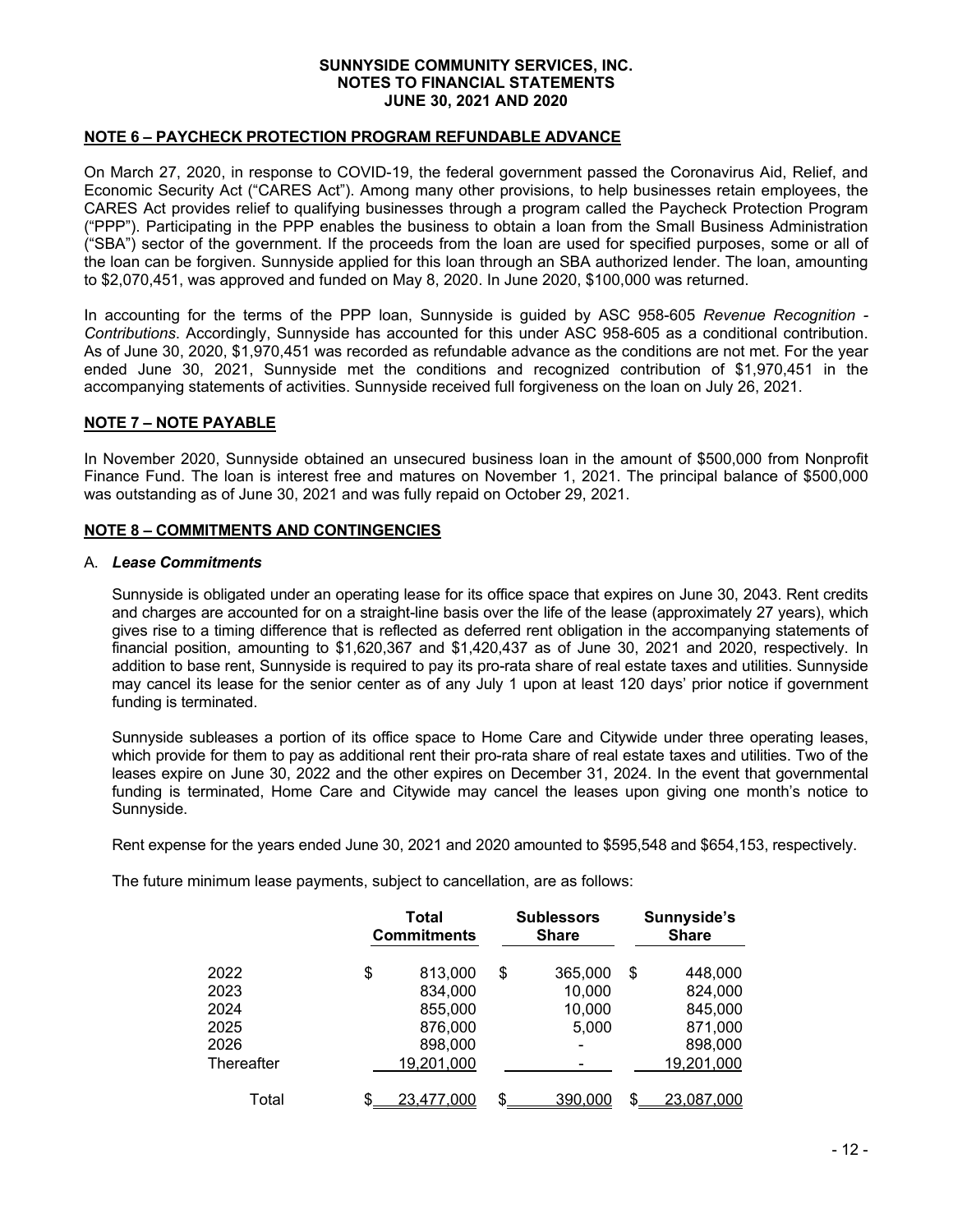# **NOTE 8 – COMMITMENTS AND CONTINGENCIES (Continued)**

#### B. *Income Taxes*

Sunnyside believes it has no uncertain tax positions as of June 30, 2021 and 2020 in accordance with ASC Topic 740, "Income Taxes," which provides standards for establishing and classifying any tax provisions for uncertain tax positions.

# C. *Line of Credit*

Sunnyside has a \$2 million revolving line of credit with a bank as borrower with Home Care and Citywide as guarantors that matures on December 31, 2022. Interest on this line is calculated using the London Inter-Bank Offered Rate ("LIBOR") Daily Floating Rate plus 2.25% percent points. As of June 30, 2021, there is no outstanding balance on this line. As of February 10, 2022, there is no borrowing under this line.

# D. *Operational Impact of COVID-19*

The COVID-19 pandemic remains a rapidly evolving situation. The extent of the impact of COVID-19 on Sunnyside's business and financial results will depend on future developments, including the duration and spread of the outbreak. Due to the rapidly changing business environment, unprecedented market volatility, and other circumstances resulting from the COVID-19 pandemic, Sunnyside is currently unable to fully determine the extent of COVID-19's impact on its business in future periods.

Under the CARES Act, certain payroll tax deferrals have been granted to companies. Included in the payroll tax deferral is the Federal Insurance Contributions Act ("FICA") tax. Sunnyside has decided to defer the employer portion of the FICA tax which amounted to approximately \$272,000 as of June 30, 2021 and is included in accounts payable and accrued expenses. Under the CARES Act, the deferred amount would be due in two equal installments on December 31, 2021 and December 31, 2022. On December 8, 2021, \$136,000 of deferred payroll tax was paid by Sunnyside.

# **NOTE 9 – NET ASSETS WITH DONOR RESTRICTIONS**

Net assets with donor restrictions at June 30, 2021 and 2020 are available for the following purposes:

|                                            | 2021                        | 2020                        |
|--------------------------------------------|-----------------------------|-----------------------------|
| Senior services<br>Youth services<br>Other | 548.303<br>98.504<br>96.164 | 536,081<br>54,555<br>69,415 |
| Total net assets with donor restrictions   | 742 971                     | 660.051                     |

Net assets with donor restrictions were released from restrictions by incurring expenses satisfying the restricted purposes or by occurrence of other events specified by donors.

|                                            | 2021                          | 2020                              |
|--------------------------------------------|-------------------------------|-----------------------------------|
| Senior services<br>Youth services<br>Other | 486,258<br>241,551<br>285.247 | 311,059<br>S<br>28,824<br>231,002 |
|                                            | \$1,013,056                   | 570,885                           |